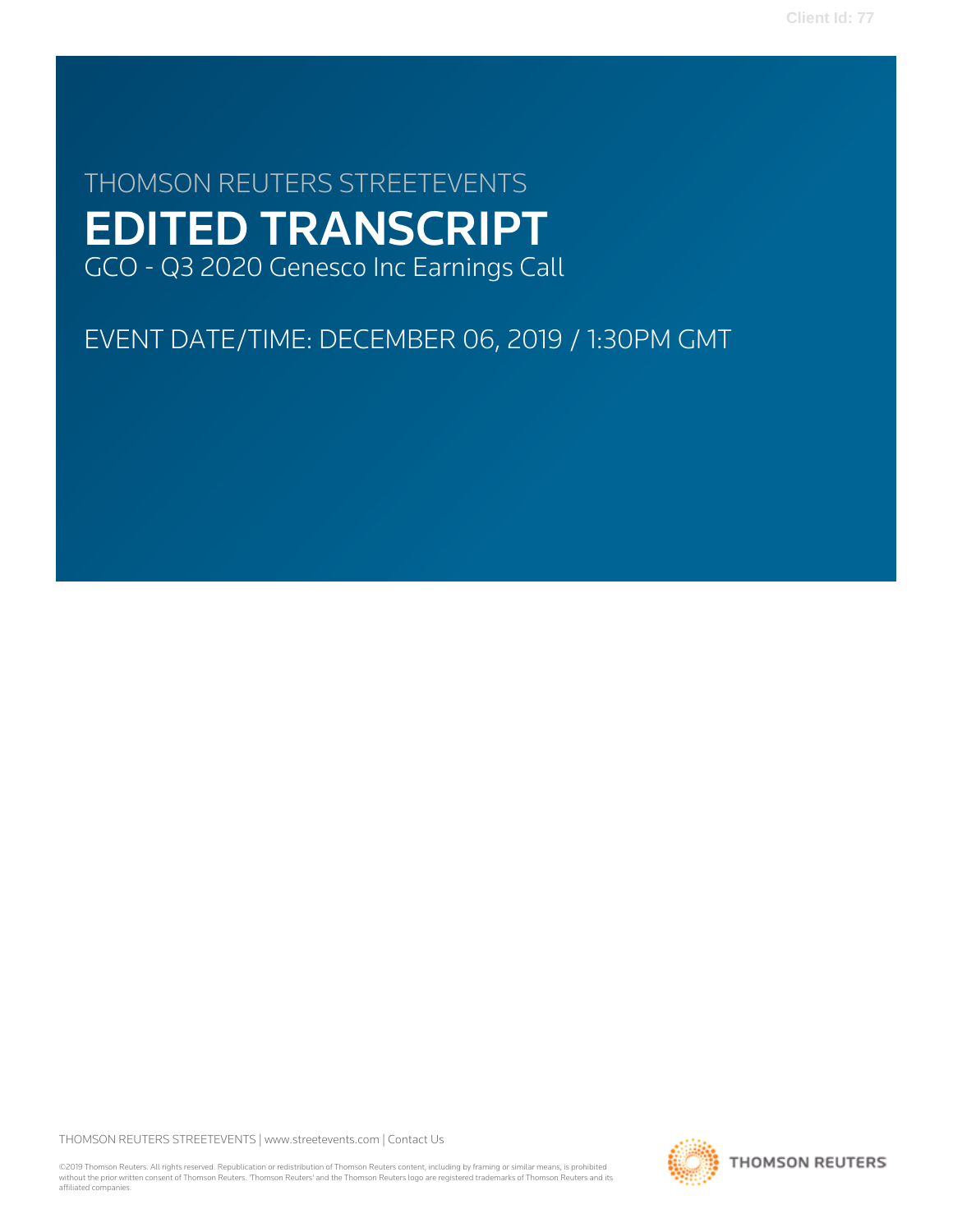#### **CORPORATE PARTICIPANTS**

**[David Slater](#page-1-0)** Genesco Inc. - VP of Financial Planning & Analysis and IR **[Melvin G. Tucker](#page-3-0)** Genesco Inc. - Senior VP & CFO **[Mimi Eckel Vaughn](#page-5-0)** Genesco Inc. - Senior VP, COO & Director **[Robert J. Dennis](#page-2-0)** Genesco Inc. - Chairman, President & CEO

#### **CONFERENCE CALL PARTICIPANTS**

**[Janine M. Stichter](#page-7-0)** Jefferies LLC, Research Division - Equity Analyst **[Jonathan Robert Komp](#page-8-0)** Robert W. Baird & Co. Incorporated, Research Division - Senior Research Analyst **[Mitchel John Kummetz](#page-10-0)** Pivotal Research Group LLC - Senior Analyst of Footwear, Apparel Vendors and Retailers **[Samuel Marc Poser](#page-9-0)** Susquehanna Financial Group, LLLP, Research Division - Senior Analyst

#### **PRESENTATION**

#### **Operator**

Good day, everyone, and welcome to the Genesco Third Quarter Fiscal 2020 Conference Call. Just a reminder, today's call is being recorded.

<span id="page-1-0"></span>I will now turn the call over to Dave Slater, Vice President of FP&A and Investor Relations. Please go ahead, sir.

#### **David Slater** - Genesco Inc. - VP of Financial Planning & Analysis and IR

Good morning, everyone, and thank you for joining us to discuss our third quarter 2020 results and our full year fiscal 2020 outlook. With me on the call today are Bob Dennis, Genesco's Chairman, President and Chief Executive Officer; Mimi Vaughn, our Chief Operating Officer; and Mel Tucker, our Chief Financial Officer.

Participants on the call expect to make forward-looking statements. These statements reflect the participants' expectations as of today, but actual results could be different. Genesco refers you to this morning's earnings release and the company's SEC filings, including the most recent 10-K filing for some of the factors that could cause differences from the expectations reflected in the forward-looking statements made during the call today.

Participants also expect to refer to certain adjusted financial measures during the call. All non-GAAP financial measures referred to in the prepared remarks are reconciled to their GAAP counterparts in the attachments to this morning's press release and in the schedules available on the company's homepage under Investor Relations in the quarterly earnings section. I want to remind everyone, we have posted a presentation summarizing our results and guidance that is accessible on our website.

As another reminder, we filed an 8-K in connection with our Q1 earnings release that contains adjusted non-GAAP fiscal '19 results by quarter for last year restated to reflect the sale of Lids Sports Group, as if we never owned the business per GAAP requirements. You can find this on our website as well.

Now I'd like to turn it over to Bob.

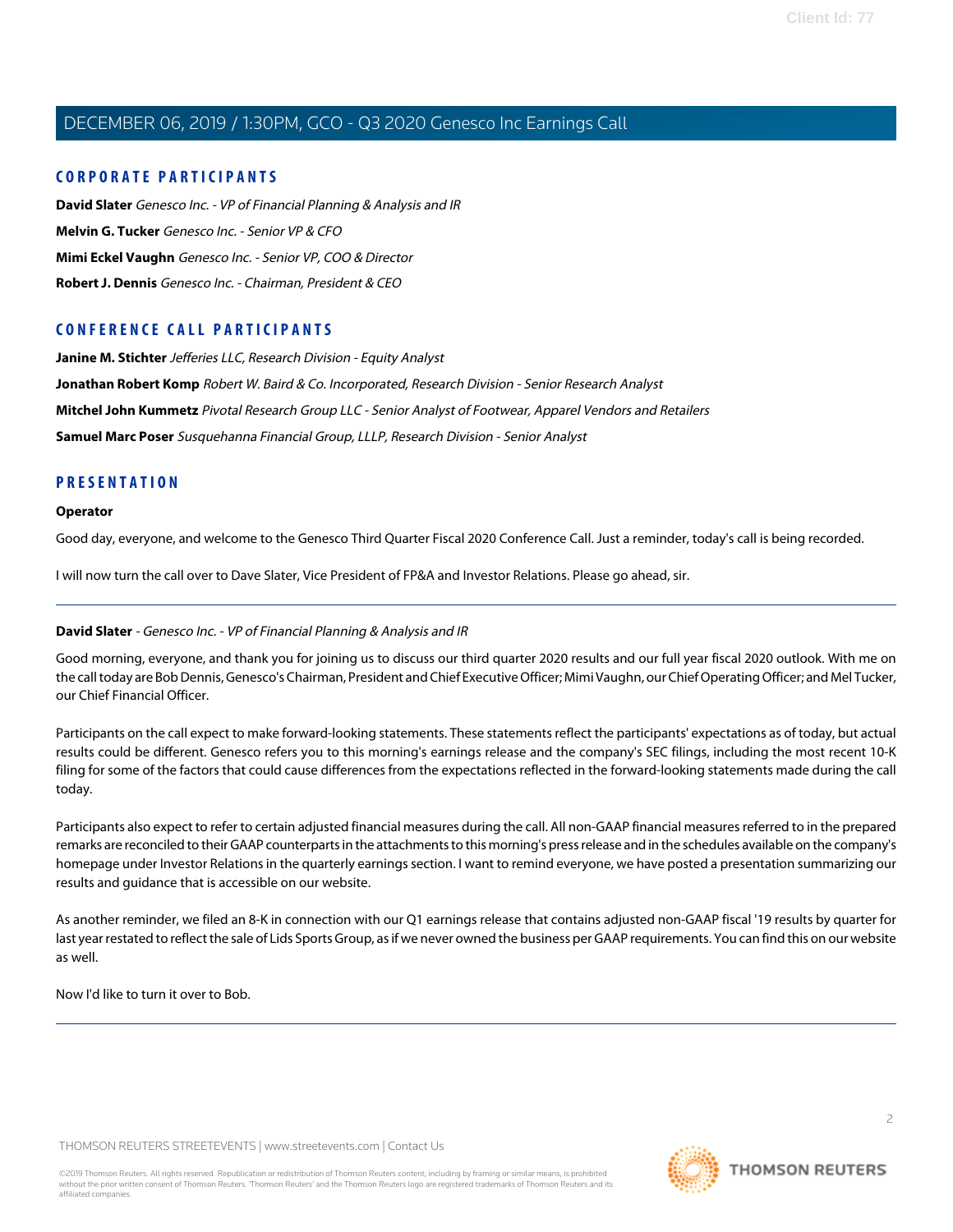#### <span id="page-2-0"></span>**Robert J. Dennis** - Genesco Inc. - Chairman, President & CEO

Thanks, Dave. As you saw from our earnings release issued earlier this morning, we delivered strong third quarter results that increased our full year guidance. Before we get into a discussion of our recent performance and increased outlook, I want to take a few moments to touch on the leadership transition we announced last month. I couldn't be more pleased with the Board's decision to appoint Mimi as my successor as President and CEO. Since joining Genesco over 16 years ago, Mimi has excelled in each of her leadership roles, including as Head of Corporate Strategy, Head of Shared Services, Chief Financial Officer, and most recently, Chief Operating Officer. For selection as the 12th President and CEO in Genesco's 95-year history is a further step in our succession planning process, which began several years ago. As we outlined in the November 4 press release, Mimi will assume her new role on February 2, 2020, the first day of our new fiscal year. On top of this, Mimi was elected to the company's Board of Directors effectively October 30. Both appointments are incredibly well deserved. I look forward to supporting Mimi and the entire management team in my role as Executive Chairman as we work together to continue the positive momentum we have built since divesting Lids in February and turn our attention to delivering further value with our footwear-focused strategy. Mimi will discuss the strategic direction and the specific initiatives related to the strategy in more detail on our next call.

For now, let me walk through the highlights from the third quarter. From a high level, our results significantly exceeded expectations as continued strength in Journeys, coupled with much improved performance from Schuh, easily offset headwinds from a challenging quarter for Johnston & Murphy. The improvement in EPS above our expectations in Q3 was driven by better operating performance and not by additional share buybacks. Consolidated comparable sales increased 3% on top of our most difficult 2-year stack comp comparison to date this year. This marked our 10th consecutive quarter of positive comp sales. Importantly, our overall brick-and-mortar performance was positive for the ninth quarter in a row, posting a gain despite ongoing traffic challenges. Meanwhile, e-commerce comps increased almost 20%, adding to its strong multiyear run. Total sales for the company would have been up, but for the impact of lower U.K. and Canadian exchange rates. The solid comp combined with higher gross margins across all divisions resulted in an improvement in profitability.

On an adjusted basis, earnings per share were \$1.33 compared with \$0.97 in the third quarter last year. Our third quarter and year-to-date performance highlights the success we were having as a more focused company on the sale of Lids as well as the benefit of our aggressive share repurchase activity.

Looking at the performance of each of our footwear businesses in the third quarter. For Journeys, the quarter was driven by another successful Back-to-School as full price selling and fashion athletic styles, coupled with an extended handle season, contributed to strong results. The Journeys team remains at the top of its game as the team definitely navigates the ongoing fashion rotation that is an inherent part of the business. We are pleased with the balance within Journeys assortment as both fashion athletic and casual brands contributed to its results in Q3, further strengthening Journeys' market position. Both store and e-commerce comps at Journeys were solidly positive, which led to a 4% comp increase on top of last year's strong gain. Similar to recent quarters, great expense control along with strong sales allowed for expense leverage.

Moving over to the U.K. Schuh delivered much stronger Back-to-School results than we were anticipating, given the prolonged softness in consumer demand for apparel and footwear. Comps increased 3% for the quarter with fashion boots and fashion athletic driving the business. Leaning heavily into their advanced omni-channel capabilities, Schuh was able to capitalize on an accelerated shift in the U.K. market to online spending, which more than compensated for ongoing softness in store performance. We believe the hard work of the Schuh team and actions under our 20-point plan aimed at addressing profitability and enhancing Schuh's standing with the consumer and with the brands itself are yielding positive results. For the moment, it appears there is some improvement in the U.K. consumer appetite for footwear as well. That said, in the immediate term, we are still cautious in our outlook due to the continued uncertainty about Brexit, the upcoming election and the potential impact on consumer confidence as well as the protracted deterioration in High Street traffic.

On our last call, we spoke about one of Schuh's most critical initiatives. We're attacking Schuh's fixed cost structure with a strong focus on rent reduction. We must renegotiate rents for Schuh's store fleet in order to improve profitability following the ongoing declines in High Street and mall foot traffic, making these rents uneconomical. Schuh is working with an outside adviser and has engaged with every one of its landlord partners. And while we are making progress, we must make substantially more progress on this front as we head into the end of the year and achieve not only reductions but more flexible rent structures to weather the current retail and consumer volatility.

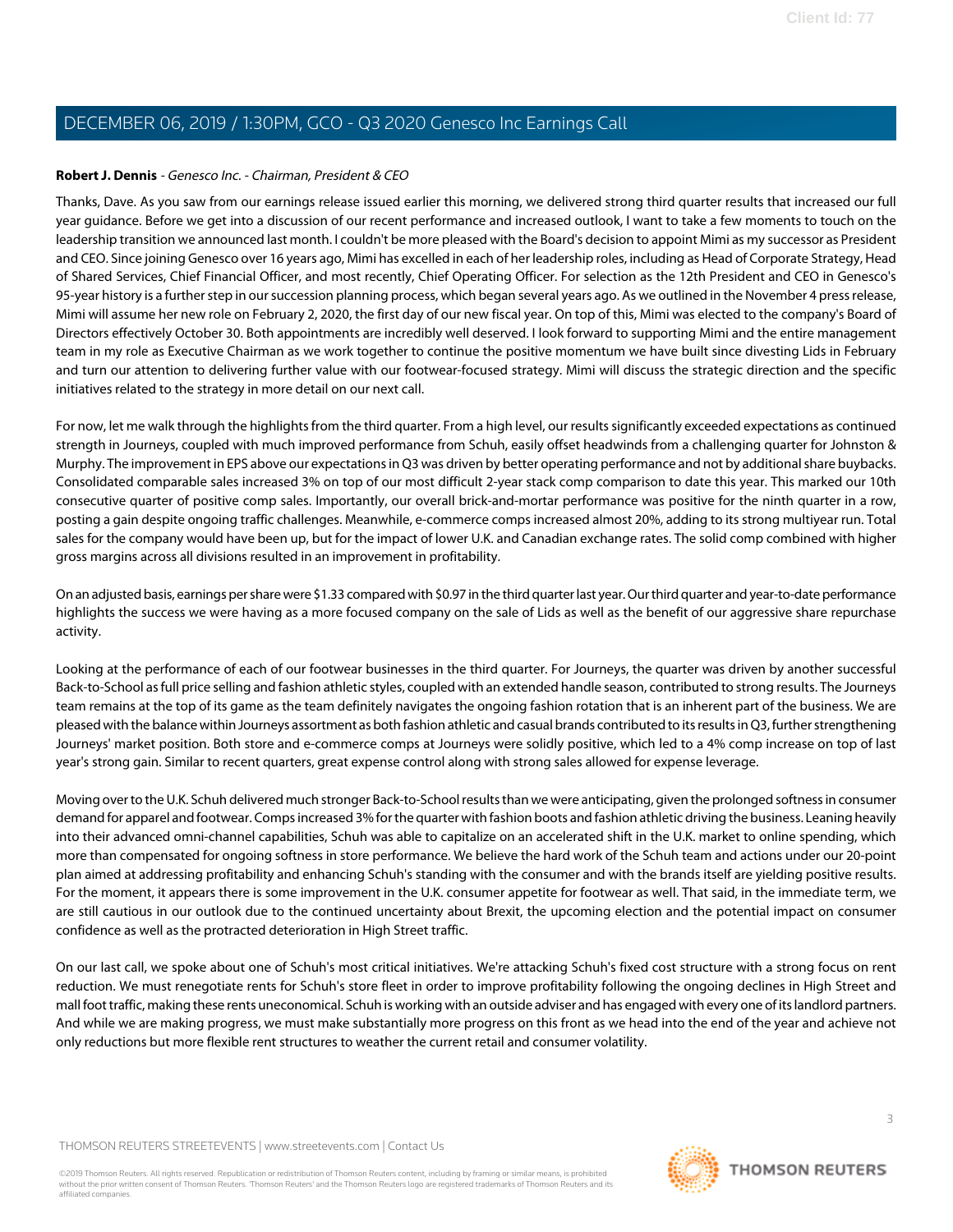Back to the U.S., Johnson & Murphy posted its first negative comp in many quarters as comparable sales declined 6% in Q3 on top of a double-digit increase in the year ago period. Following a flattish comp performance in the first half of the year, J&M did not overcome both the challenging comparisons and the impact of unseasonably warm temperatures and -- that it had on traffic and low footwear demand during the quarter. The team drove conversion in spite of lower traffic and reacted quickly to the difficult top line trend, reducing both inventory and variable SG&A expense versus a year ago. Last year's introduction of premium sport casual footwear provided a tremendous boost to J&M's results. This year's footwear introductions have not had the same impact, which became even more apparent in Q3 with a more difficult environment. While we have seen some bounce back in Q4 so far in a footwear market currently dominated by some sameness, the team is working diligently on product innovation and new product introductions for next year to inject greater freshness into the assortment. We believe this will better position and differentiate J&M among its footwear competitors and will drive greater traffic and consumption for the brand.

And finally, Licensed Brands delivered a better bottom line performance with meaningfully higher gross margins on lower sales. With a sizable cash flow generated both from operations last year and from the sale of the Lids business, we've been actively buying back stock opportunistically and returning capital to shareholders. Mel will cover buybacks in greater detail in his section.

Now to touch on fourth quarter to date. With the later Thanksgiving this year, visibility into the precise trend is more limited due to the offsets. However, our Q4 results to date are tracking to our projections. For the Black Friday weekend itself, starting on Thursday through Cyber Monday and comparing with the same holiday period last year, consolidated comps were up nicely, with all of our businesses delivering positive results. Both e-commerce bookings and store comps were positive. However, our increases, like many other retailers who have reported out, were heavily weighted to online. Schuh's strong performance was especially noteworthy over the Black Friday weekend.

Based on our strong Q3 results and positive start to Q4, we are raising our full year outlook. We now expect earnings per share for fiscal '20 to be somewhere between \$4.10 and \$4.40. And as always, we do regard this guidance as a range, but somewhere close to the middle reflects our best current belief of where we might come out, which represents an increase of about 30% over fiscal '19 earnings of \$3.28.

It has been a busy year so far with the sale of Lids kicking things off in February, followed by the ongoing work separating that business from our operations. A noteworthy callout is that we have recently sold the former Lids headquarters at a gain to carrying value. As we've made progress separating from Lids, we've been concentrating on execution and are capitalizing on the benefits of being a more focused company. We are pleased with the initial progress we've made on this front and believe there are significant opportunities with further improvement over the longer term.

<span id="page-3-0"></span>And with that, let me turn the call over to Mel to give more specifics on the financials and guidance.

#### **Melvin G. Tucker** - Genesco Inc. - Senior VP & CFO

Thanks, Bob. Good morning, everyone. As Bob said, we were very pleased with our third quarter performance. Our year-over-year profit improvement was led by Journeys with Schuh and Licensed Brands each contributing to the improved results. Q3 exceeded our expectations with adjusted EPS growing considerably to \$1.33 from \$0.97 in the prior year. The year-over-year improvement was driven by the benefit of share repurchases, solid comps and improved gross margins, partially offset by some SG&A deleverage.

Q3 consolidated revenue was a little under last year's level at \$537 million. Excluding the impact of lower exchange rates, revenue would have been up \$2 million compared to last year. Consolidated comps were up 3%, with store comps up 1% and direct comps up 19%. Positive comps were offset to some extent by lower wholesale sales and the impact from closed stores. Direct as a percent of total retail sales was 11.4% in Q3, up 180 basis points, accelerating the great progress we are making driving e-commerce. Our e-commerce business is profitable, and we continue to invest at attractive returns to better serve our customer in this channel.

Journeys posted a solid comp increase of 4% on top of 9% last year, and its toughest 2-year stack comp to date of 13%, marking its 10th consecutive quarter of increases, highlighted by both positive store comps and strong double-digit e-commerce growth.

Q3 continues the trend of increases in conversion and increases in transaction size, which drove a solid comp in spite of less store traffic. Schuh posted a solid comp of 3% versus a negative 4% a year ago. On a 2-year stack basis, Schuh's comp performance has improved sequentially each

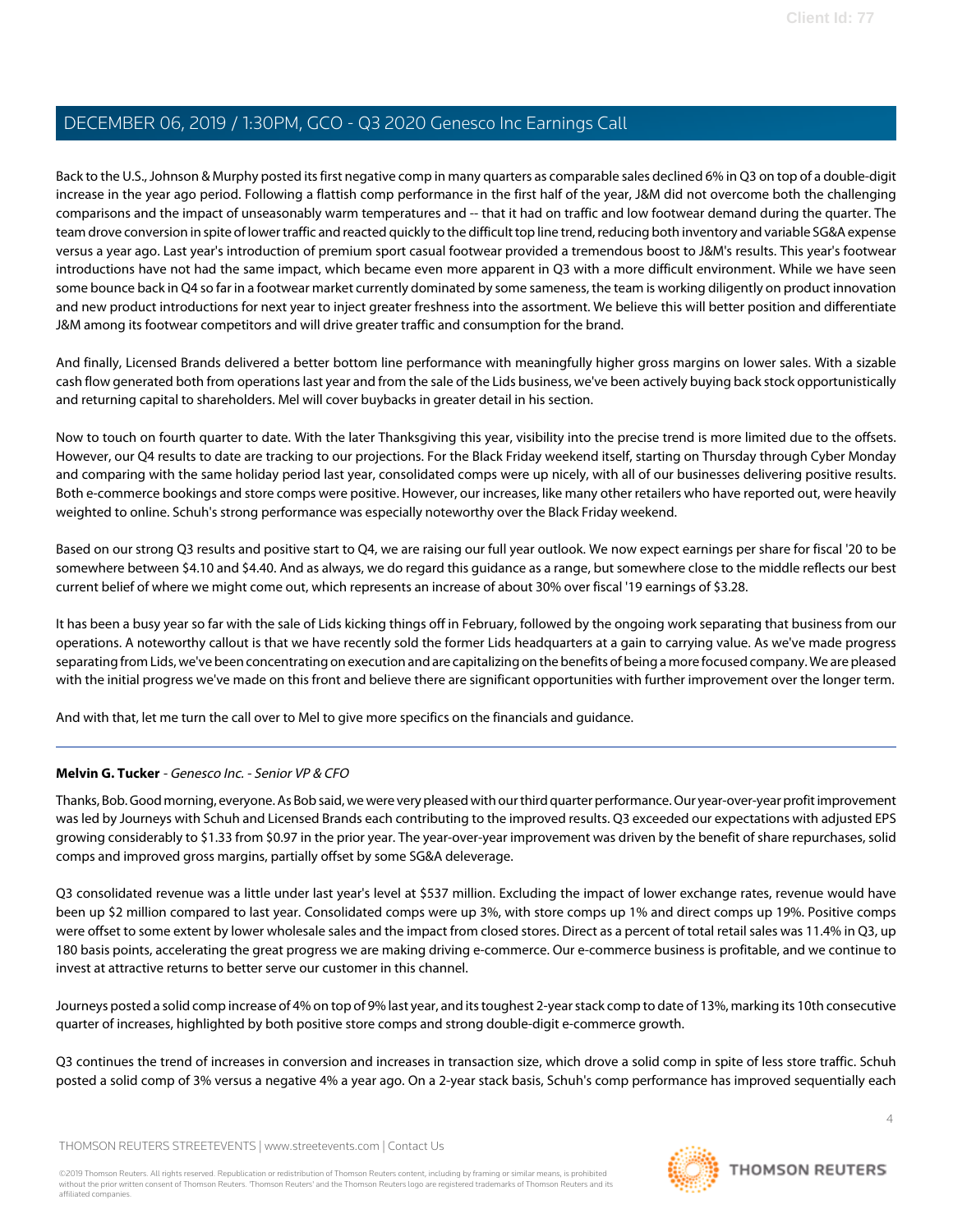quarter this year. Not including the impact of foreign exchange and its exit from the German market, Schuh's total sales would have been up 3% for the quarter.

E-commerce posted its highest double-digit growth year-to-date during the quarter but was partially offset by negative store comps. Store traffic continues to decline as overall traffic on the High Street has been negatively impacted by the shift in sales from bricks-and-mortar to the online channel. Improved conversion and a higher average selling price mitigated negative store traffic.

J&M posted a negative 6% comp for the quarter on top of its most challenging comp comparison from last year of positive 10% and a 2-year stack of positive 9%. Sales were hampered by lower store traffic and a lower average transaction size, but strong in-store execution drove an increase in conversion. Positive results in J&M apparel sales were a highlight for the quarter.

In total, Q3 consolidated gross margin increased 70 basis points to 49.2%. Journeys' gross margin increased 50 basis points due to higher initial margins and lower markdowns. Schuh's gross margin improved 20 basis points due to higher margins on both sale and full price product. At J&M, gross margin was up 120 basis points due to a higher mix of direct-to-consumer sales and improved margins in its wholesale business as J&M liquidated merchandise in its women's category last year. Licensed Brands' gross margin improved 150 basis points due to more direct-to-consumer shipments and less closeout product.

SG&A expense was up about 1%, excluding bonus as we continue to benefit from the numerous cost-saving initiatives we implemented throughout fiscal '19 and in this fiscal year. Nonetheless, total adjusted SG&A expense deleveraged 60 basis points to 44.2%, driven primarily by the negative comp at J&M and increased selling salaries across the balance of our businesses. In addition, we experienced some stranded cost headwinds from the divestiture of Lids. The increased selling salaries reflect headwinds from minimum and living wage increases and our investment in wages to increase retention. We have successfully reduced total hours over the last several quarters by focusing staffing hours on high-traffic periods, but the wage increases outstripped the reduction in hours this quarter.

Selling salary increases were partially offset by rent savings as we continue to have, in partnership with our landlords, very good success with renewals and rent reductions. We have negotiated 117 renewals year-to-date and achieved a 13% reduction in cash rent or 9% on a straight-line basis in the U.S. This was on top of a 15% cash rent reduction or 8% on a straight-line basis for almost 170 renewals last year. These renewals are shorter term, providing flexibility in our cost structure, which, for this year, averaged approximately 3 years.

We are making good progress towards our stated goal to identify and eliminate stranded costs as a result of Lids divestiture. In total, we had approximately \$12 million of expenses that were allocated or shared with Lids, primarily in areas like finance, IT, HR and the call center. The process of restating our fiscal '19 financials without Lids removed approximately \$9 million of these costs from last year's numbers. To the extent that we are not able to actually eliminate these stranded costs to the level reflected in our restated results, we would risk deleverage. So for those of you modeling our business, removal of the first \$9 million of stranded cost does not reflect a reduction to last year's expense levels as they have already been removed in our restatement. Over time, we do expect to eliminate all \$9 million of stranded costs, but had not accomplished this during Q3. We anticipate that some stranded costs will remain in the fourth quarter as well, although we are working diligently to remove these costs.

In addition to major effects around stranded costs, we are taking further profit enhancement actions to reduce costs in areas such as rent, payroll hours and supply chain. In total, we aim to identify by the end of the year, up to an additional \$15 million of costs across our organization for the second round of profit enhancement program.

In summary, third quarter's adjusted operating income, \$26.7 million versus \$26.3 million a year ago. Adjusted operating margin increased 10 basis points to 5%. Adjusted operating income dollars increased for all but our J&M division and was offset by higher corporate bonuses.

Turning to the balance sheet. Inventory is higher than last year but appropriate to expected demand. We believe we've invested in the right categories, particularly at Journeys, to set ourselves up for success in the all-important holiday selling season. Q3 total inventory was up 4% on quarterly sales that were flat. Journeys' inventory was up 9% on a sales increase of 3%. Last year, Journeys' inventory was lighter than we would have liked as we were chasing inventory, driven by strong comp performances up 10% and 9% in Q2 and Q3 last year, respectively. Schuh's inventory

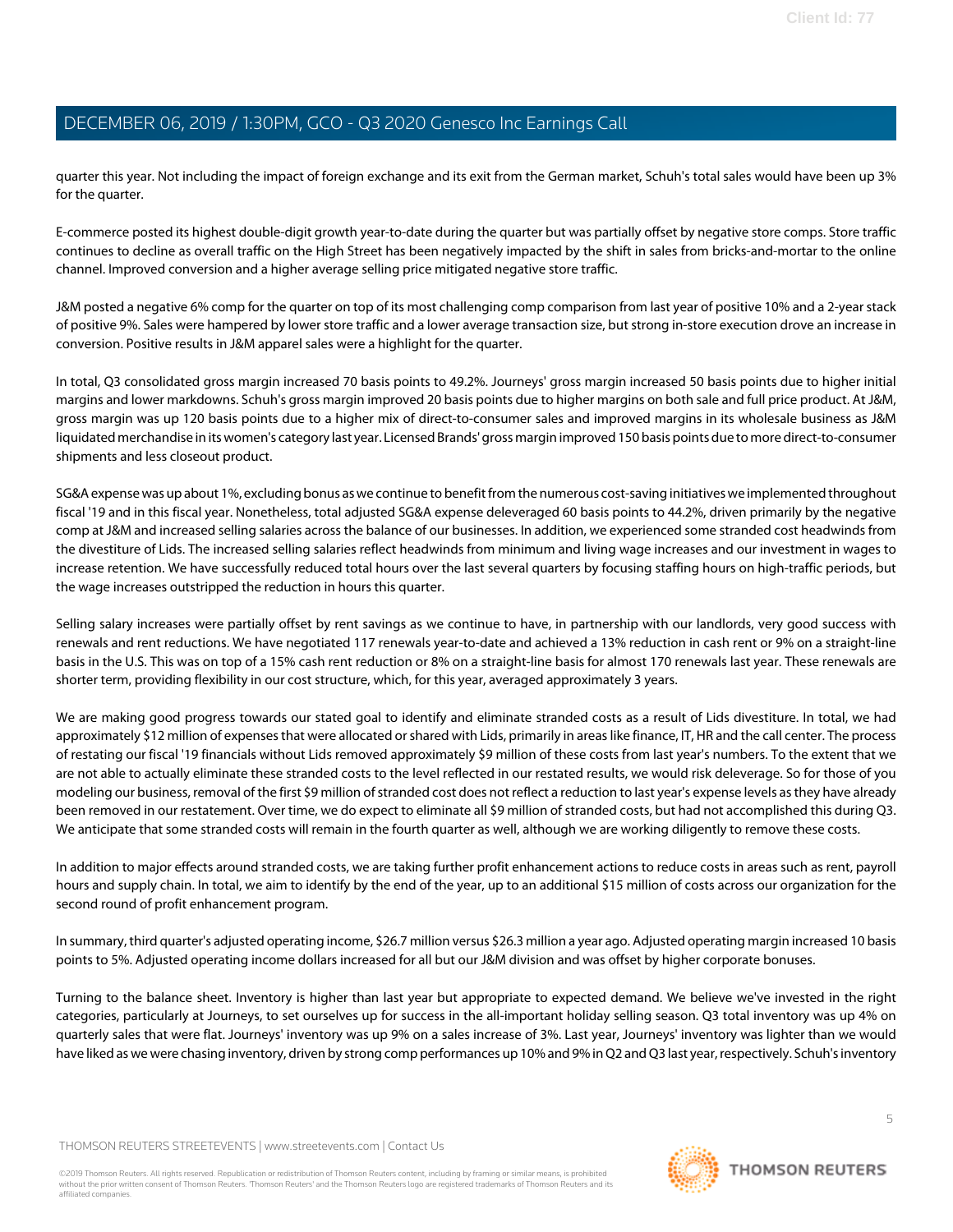was up 5% on a sales increase of 2% on a constant currency basis. J&M's inventory was down 10% on sales that were down 9%. The J&M team is doing a good job managing inventory down in response to challenging sales results.

Capital expenditures were \$8 million and depreciation and amortization was \$12 million. We continue to return capital to shareholders. As of last Friday, November 29, we had repurchased approximately 300,000 shares for a total of \$11 million since the end of August, exhausting the remaining \$1 million of the \$100 million authorization the Board approved in Q1, and purchasing another \$10 million from the \$100 million authorization the Board approved in Q3. Altogether, since last December, we have repurchased over 5.5 million shares across 3 authorizations for a total of \$235 million. This represents a 28% reduction in the average shares outstanding in the last fiscal year. We ended the quarter with \$56 million in cash versus \$53 million a year ago and no U.S. dollar borrowings.

Moving on to guidance for fiscal '20. With our better-than-expected Q3 performance and a solid start to Q4 in this all-important holiday selling season, we are taking our EPS guidance range up to \$4.10 to \$4.40 compared to our previous guidance range of \$3.80 to \$4.20. Something close to the middle of this new range reflects our current belief of where we might come out for the year, which implies year-over-year improvement of about 30%. This new guidance range now also includes the estimated negative impact of tariffs for this year. We now expect consolidated sales for the year to range from flat to up 1% as our year-to-date results enable us to narrow the bottom end of our range. We still expect consolidated comps to range from up 2% to up 3%, and for store comps underlying our guidance to range from up 1% to up 2%. We continue to be conservative in our overall comp assumption for the rest of the year due to more difficult stack comparisons for Journeys in particular. We are now more optimistic about Schuh's comp given the recent performance, but have a little more cautious outlook for J&M for the balance of the year.

With respect to Brexit, the situation has evolved since we last provided an update on our Q2 call in September. The U.K.'s exit from the European Union has been postponed again and a general election is set for December 12. This is obviously an evolving situation with a potential for some consumer disruption that we've taken into an account in our guidance.

With only a few months left, we have improved visibility into our real estate transactions for fiscal '20. We now plan to open around 15 new stores, still mostly Journeys and Journeys Kidz. We still plan to close around 40 stores if we can't get the right rent deals or a slight decrease in square footage for the third year in a row.

Based upon our Q3 performance and the updated Q4 forecast, we now expect gross margins to be up 40 to 60 basis points in total, an increase from our prior estimate of up 30 to 50 basis points with improvement coming from all of our businesses. Our full year guidance now includes the estimated negative impact from tariffs of a little less than \$0.05 in Q4. With a low store comp and the timing of eliminating stranded costs, we still expect SG&A will delever, but we now expect deleverage in the 30 to 40 basis point range, narrowing from our prior estimate of 30 to 50 basis points. We now expect capital expenditures will be around \$40 million, which includes spending on digital and omni-channel capabilities while investing to refresh our store fleet. We still estimate depreciation and amortization at \$50 million. We continue to estimate the fiscal '20 tax rate at approximately 28% and an average of approximately 15.7 million shares will be outstanding for this year, assuming no stock buybacks beyond what we've made today.

Also assuming additional share repurchase -- assuming no additional share repurchase for the remainder of the year, our weighted-average shares outstanding for next year, fiscal '21, will be approximately 14.4 million shares providing an EPS increase of approximately 9%.

<span id="page-5-0"></span>Now I'll turn the call over to Mimi, who will cover some of the key initiatives our businesses are executing this holiday season and provide an update on the progress we're making on our footwear-focused strategy.

#### **Mimi Eckel Vaughn** - Genesco Inc. - Senior VP, COO & Director

Thanks, Mel. As we've discussed, it's been a good start to the holidays with solid results for the Black Friday, Cyber Monday period. We feel good about our current momentum and believe we are well prepared to capitalize on the ramp in consumer spending leading up to Christmas. While the calendar is compressed with 6 fewer days between Thanksgiving and Christmas compared to last year, we are confident in our team's ability to execute, and we don't foresee the shorter holiday season materially affecting our business.

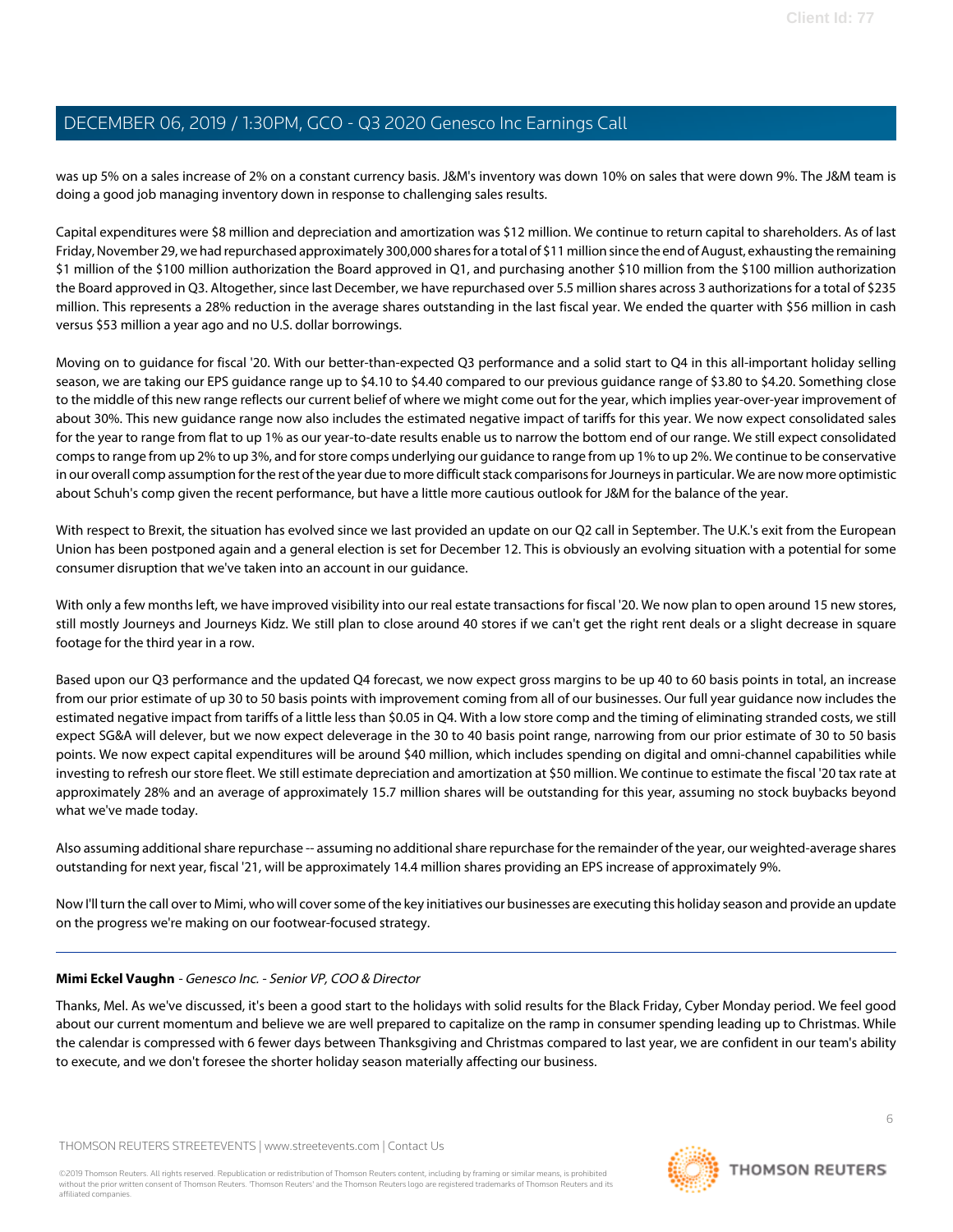I'll highlight elements of our plans for driving traffic and sales during our busiest selling season starting with Journeys. We kicked off last week's official start to the holidays with a 360-degree seasonal lifestyle brand campaign across both owned and paid channels over the Black Friday weekend and into Cyber week. Instead of using traditional model, this campaign features local micro influencers and creatives in their teens and their early 20s, including 2 Journeys store employees from the Portland and Mount Hood, Oregon area. The campaign includes a deep spend within social channels most relevant to our teen consumer and features exclusive rich content that showcases Journeys' varied and compelling product assortment.

At the same time, over Black Friday weekend, we ran a targeted promotional campaign with more robust messaging across stores, e-mail, SMS, web and social media channels. The results were very encouraging across the board.

Mobile continues to dominate how our customer shops with us online at Journeys as almost 90% of our online traffic now comes through a mobile device. Mobile has experienced a sharp spike in traffic year-to-date, thanks to efficient spending across various advertising channels, which we plan to capitalize on throughout the holiday season.

In addition, with the unplugging of Lids from the customer service center shared with Journeys, the team is now 100% dedicated to serving the Journeys customer. This has allowed for better training and led to lower turnover of rents enabling us to provide a much improved customer service experience. We are seeing better call center metrics compared to the same period last year, including faster customer connect times, quicker handle times and lower abandon rates.

Meanwhile, we're utilizing, for the first time across our entire store network for this holiday, newly introduced workforce management data to optimize store staffing levels with the goal of improving employee to customer ratios during peak sales times. These tools create significant value by redistributing and moving hours where needed based on store traffic, so our associates can deliver an exceptional full-service experience at every customer, which has driven higher conversion rates all year. We have seen benefits from this system, in particular, on Fridays, Saturdays and Sunday so far, which are peak traffic times during the week, and we anticipate even greater benefit during these busy holiday times when converting every customer really counts. In addition, Journeys is seeing the benefits from the decision to accelerate holiday hiring time lines to allow for the additional training of seasonal employees.

Finally, Journeys accelerated its use of cross-stocking this year to get inventory in and back out of the warehouse and into stores much more quickly. With its customized e-commerce picking module in its second year of operation, this investment is paying dividends as Journeys shipped more than 60% of its web orders from the distribution center. Shipping directly from the DC is the most effective way to process e-com orders, and it allows us to keep a stronger inventory position in our small footprint stores where we have the opportunity to sell it while freeing up our store associates to focus on serving customers instead of packing orders to ship.

So on the other side of the Atlantic, Schuh has received a lot of positive attention for its recently rolled out Sell Your Soles campaign that rewards customers with a GBP 5 discount on their purchase when they bring in a pair of old shoes for recycling. The sustainability and charitable aspects of this program are resonating with industry press and consumers appear eager to contribute to a good cause while also helping out their wallets. This program is a key part of Schuh's overall sustainability efforts, which is one of its purpose pillars.

Schuh is also offering a Pay in 3 installments option for both stores and online purchases this holiday and has automated several aspects of customer service queries, making it easier for customers to get their questions answered more efficiently.

Finally, to drive traffic to its stores and website, Johnston & Murphy dropped 1 million catalogs at homes the Monday before Thanksgiving and will drop 1 million more to maximize traffic in the final weekends of the shopping season. Customers shopping online will discover a redesigned website aimed at improving the mobile shopping experience, which showcases larger product images and allows for additional payment methods as well. In addition, J&M offers e-gifting, where a gift giver can select an item for a recipient without having to know his or her size. And to give further gift-giving incentives, J&M has eliminated a minimum purchase for free shipping, too.

Shifting gears now, I plan to share with you more detail behind our footwear-focused strategy and initiatives on our next earnings call. Our strong results this year illustrate the powerful footwear platform we've built that combines both operating niche footwear retail businesses and owning

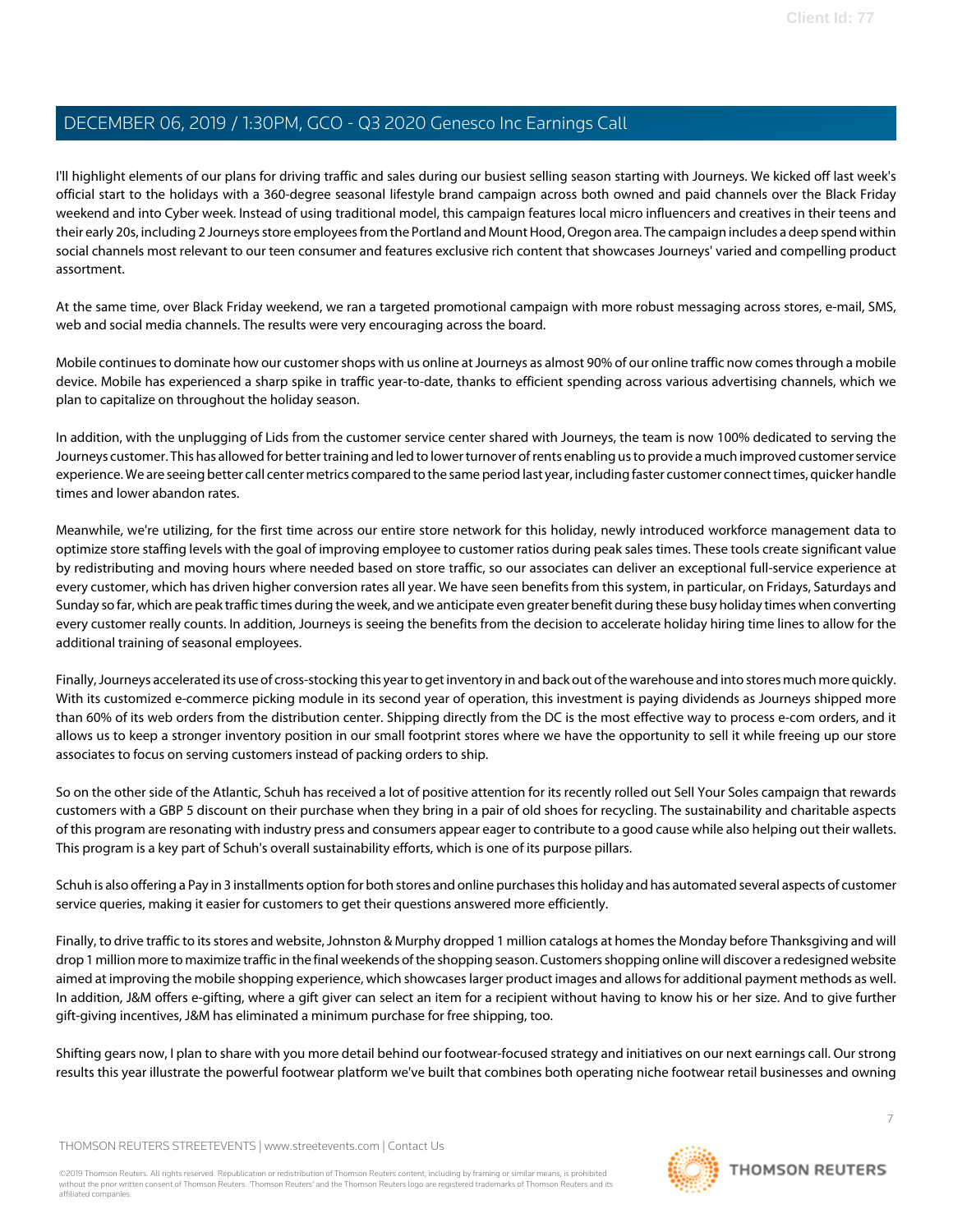footwear brands. Our abilities to curate and rotate the leading fashion brands desired by our customers is what separates us from competition and allows us to occupy the strong market positions in the third-party retail businesses we operate today. And as we think about the future, it's the opportunities to grow the branded side of our business, both owned and Licensed Brands that gives us additional robust growth prospects. We're extremely excited about this next chapter for Genesco, and I look forward to sharing with you what our team has been working on.

So to conclude now, Bob and I would like to express our thanks and acknowledge our employees throughout our company for their enthusiasm and their hard work, which we see all year round, but are especially appreciative of in this busy holiday selling season. In particular, we want to call out our employees in our stores, in the field, in our distribution centers and in our call centers that put in extra hours so we can help our customers find that perfect item they're looking for and provide wonderful customer service along the way. I saw so many examples of this over Black Friday weekend of our people delighting our customers. We truly have exceptional people across our businesses. Our thanks to you for all you do for Genesco. Happy holidays, everyone, and we look forward to talking with you on our next call.

Operator, we're now ready to take questions.

#### **QUESTIONS AND ANSWERS**

#### **Operator**

<span id="page-7-0"></span>(Operator Instructions) We'll take our first question from Janine Stichter with Jefferies.

#### **Janine M. Stichter** - Jefferies LLC, Research Division - Equity Analyst

Congrats on the great results. Question for Mimi. You went through a lot of different initiatives that seem like they've come more into focus since you sold Lids and to more fully focus on the footwear business. Can you kind of bucket, which ones you think are really the most needle moving? And it seems like you're already seeing some benefits from some of these initiatives. So just give us some perspective on how we should think about what are the most meaningful drivers of how you can impact the business now that you're squarely focused on footwear.

#### **Mimi Eckel Vaughn** - Genesco Inc. - Senior VP, COO & Director

Sure, Janine. We've got a really rich set of synergies and platforms when we look across the size of our business. We like the businesses that we're in. We like the platform that combines both operating footwear, retail businesses and owning footwear brands, and there's really a lot of synergy across this platform, even between the retail side and the branded side of our businesses. And these synergies come in lots of forms. It's product and vendor synergies that we've been capitalizing on this year, and it is platforms that we can leverage. And I think some of the things that we are most excited about this year are really our digital initiatives. We have had a chance to double down on our focus on digital. We have been executing across the platforms that we have, updating our websites, really giving the opportunity for our customers to have a better experience online, and that has paid really nice dividends.

#### **Janine M. Stichter** - Jefferies LLC, Research Division - Equity Analyst

Great. That's helpful. And just on Journeys, it sounds like the strength you're seeing there is pretty broad, but can you give some perspective just maybe by category? What you're seeing boots versus casual versus athletic? And how we should think about the fourth quarter performance?

#### **Robert J. Dennis** - Genesco Inc. - Chairman, President & CEO

This is Bob. I'll start and hand it to Mimi. As you know, we're very sensitive about giving too much color on our current trend lines for competitive reasons. The big news on Journeys, I think, is that it is broad-based. And so coming into the holiday, we were benefiting from the fact that we

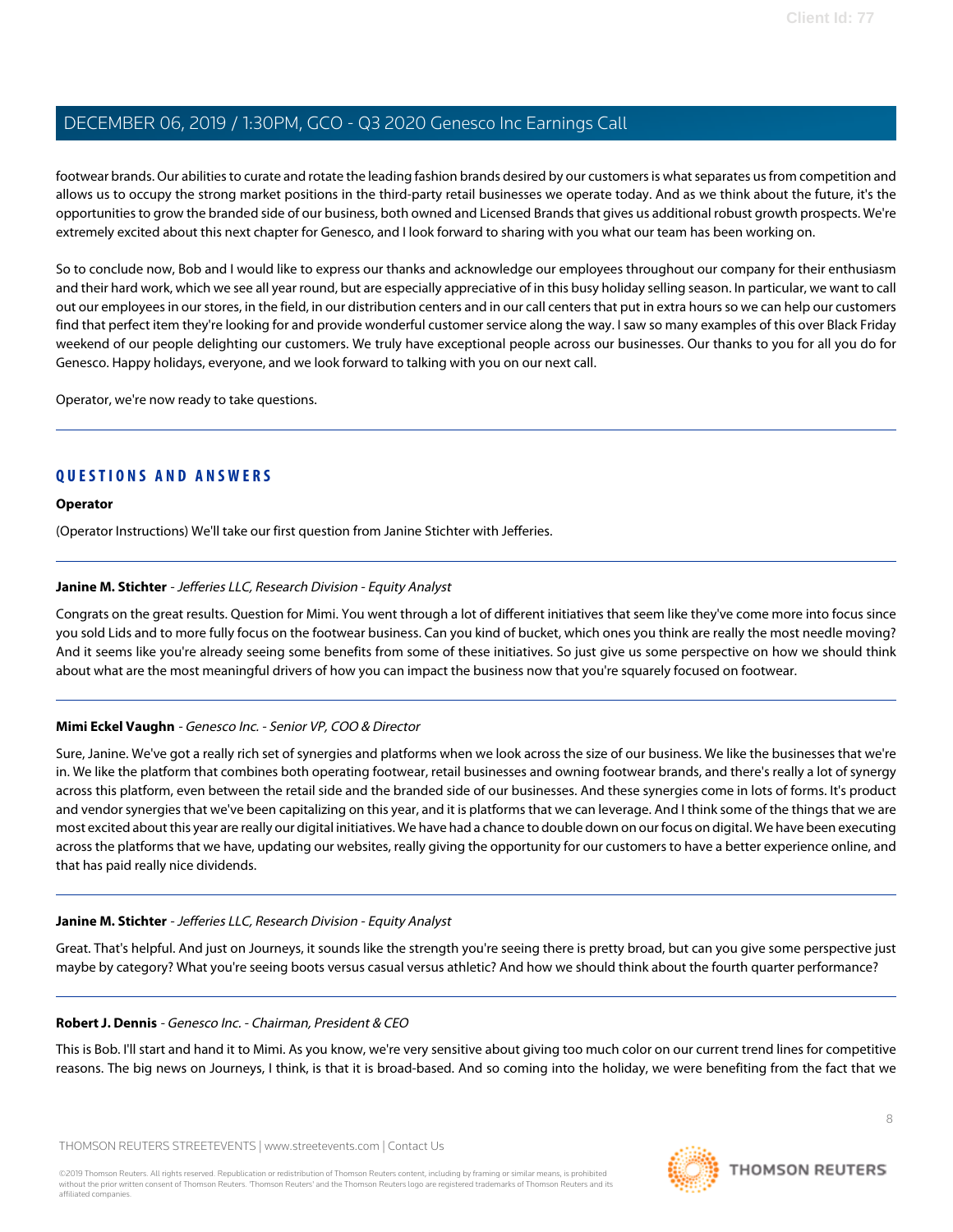continue to see customers buy products for the current season and wear-it-now kind of mentality hands sandals a long run, and that was probably aided by the weather. As we've gone into this -- we've gone through Back-to-School and into this holiday season, we're broadly assorted, we're seeing a lot of activity in boots. The athletic sector is strong. We have some very strong casual brands. And so I think there's always puts and takes, and so things are going up and going down, but we're overall very pleased with the assortment.

#### **Mimi Eckel Vaughn** - Genesco Inc. - Senior VP, COO & Director

Yes. I think I would just echo what Bob said is that we are nicely diversified across brands and franchises. There's a lot of newness in what we have been selling fashion as always rotating. Our merchants are excited about what they're seeing as far as the early reads on boots. And we continue to sell nicely on both the athletic and the casual side of our business. It's the casual side that has given us a lot of encouragement lately.

#### **Operator**

<span id="page-8-0"></span>We'll take our next question from Jonathan Komp with Baird.

#### **Jonathan Robert Komp** - Robert W. Baird & Co. Incorporated, Research Division - Senior Research Analyst

Maybe just a follow-up on Journeys. I know for a while, you've been talking about kind of the more difficult multiyear comparisons and the business really hasn't slowed as you cycled the tougher 2-year comp. So maybe just any more perspective as you get further into cycling the higher 2-year comps and the sustainability for Journeys as you look forward.

#### **Mimi Eckel Vaughn** - Genesco Inc. - Senior VP, COO & Director

So we are really pleased with the Journeys' performance. And if you look on a 2-year stack basis across the 4 quarters of this year, it was a plus 9% to a plus 11% to a plus 13%, and then it goes up even more for the fourth quarter. But against that, Journeys continues to execute. And we think it's a measure of just a very deep understanding of that teen customer. Journeys has had tremendous success over the past couple of decades of reading and understanding and evolving with that teen customer and then does just a tremendous job of rotating the assortment to whatever that teen desires. And so we believe that it's really a measure of gaining share in the marketplace that, that profound understanding of the consumer, coupled with a great reading of the trends, allows us to continue to put up really solid results.

#### **Robert J. Dennis** - Genesco Inc. - Chairman, President & CEO

It's Bob. I'd point back to something Mimi said before, particularly with respect to Journeys, is the investments in digital have helped a lot. And so as we have driven our digital presence that has been driving sales on that side of the business, we -- as you know, we've refitted our DC to accommodate a faster delivery and a more efficient delivery of digital orders, that's feeding us really well. The marketing that we've been doing on social, some of which Mimi just described, is also really helping us. We know that our catalog continues to be a driver of traffic in the stores as well as digital sales. So the marketing efforts we're making are paying off. So I think it's a -- there's a big virtuous circle of all of these things connecting with a great assortment.

#### **Jonathan Robert Komp** - Robert W. Baird & Co. Incorporated, Research Division - Senior Research Analyst

Okay. Great. And just following up on the sales projections for this quarter, and this is maybe across the banners. But just wanted to maybe clarify the color you gave quarter-to-date. I know it's noisy with the shifts. But to get to the comps guidance that you gave, 1% to 2% overall for the fourth quarter, are you assuming catch-up yet in the weeks ahead, given some of the shifts? Or just trying to get color on how you're planning the business for the quarter.

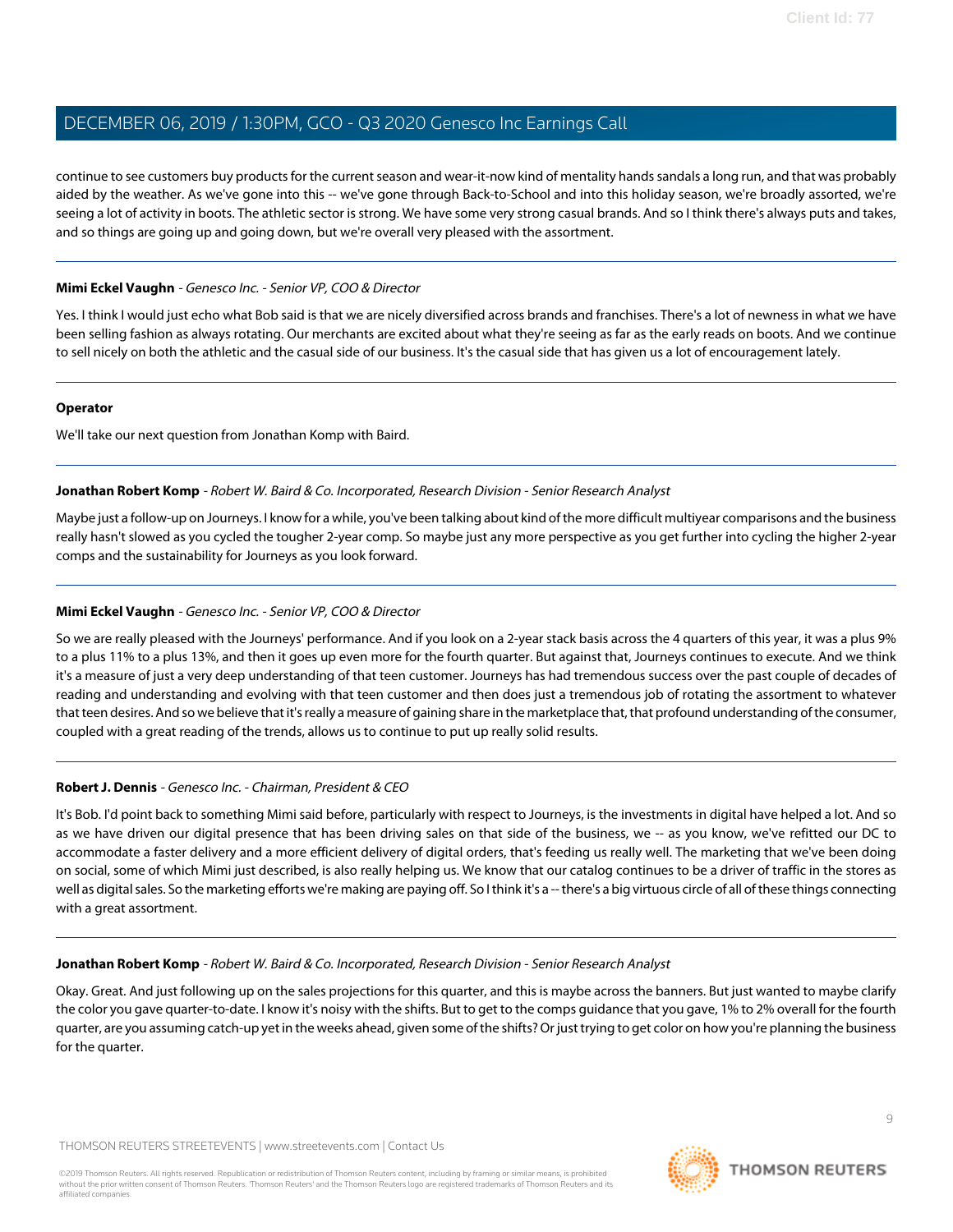#### **Robert J. Dennis** - Genesco Inc. - Chairman, President & CEO

Well, we haven't given a comp number for the quarter because as we noted, it's -- there's this huge offset in the comps. So what our teams did was did their very best job given the offsets of estimating what their trends would be by week by day. And as we said on the script, we're tracking to that projection. So we feel comfortable. Obviously, the biggest chunk of December is yet to come. We've got a huge week out there about 10 days away. So we're comfortable with the trend we're on right now, and we think we're well prepared.

#### **Mimi Eckel Vaughn** - Genesco Inc. - Senior VP, COO & Director

Yes. I think that's right. I think that we are tracking to the overall guidance that we gave, and we were pleased by the 5 days of the Thanksgiving weekend, and it is -- it's only 5 days. And as Bob said, there's a lot to come. But each one of our businesses delivered positive results on a comparable period year-over-year. We were especially pleased to see really strong results at Schuh, Journeys was strong, Johnson & Murphy was positive after a challenging third quarter. So we think we're set to go into the holiday.

#### **Jonathan Robert Komp** - Robert W. Baird & Co. Incorporated, Research Division - Senior Research Analyst

Okay. Great. And then maybe just last one, if I could. Just on the stranded costs and the cost savings you're planning. Were you signaling kind of any change in the ability to achieve those or in the timing that you expect to work down some of those costs? I just want to clarify the comments you gave around on the cost side.

#### **Melvin G. Tucker** - Genesco Inc. - Senior VP & CFO

So on stranded costs, we had identified there was about \$12 million for the costs that were allocated and shared, and when we did our restatement in fiscal '19, we were required to eliminate those costs as if they never existed. So in order for us to not deleverage, we have to remove a minimum of \$9 million worth of cost. And what we saw in Q3 was some deleverage because we had not gotten all those costs out, and we still see some of that deleverage in our Q4 guidance as well. But we do have a line of sight to get all of the cost out. And really, I think, this quarter, the hard work to kind of remove that is happening. We'll have a much better view of when those costs are completely out of the system on our next call. But I think right now, I feel comfortable that we have a path to get there. This is just a question of when. We do expect some deleverage in Q4 as a consequence.

#### **Mimi Eckel Vaughn** - Genesco Inc. - Senior VP, COO & Director

Yes. One positive for that is that Bob mentioned that we sold the Lids headquarters building, and that was something that we were anticipating was going to weigh on our expenses. So that will be positive moving forward.

#### <span id="page-9-0"></span>**Operator**

We'll take our next question from Sam Poser with Susquehanna. (Operator Instructions)

#### **Samuel Marc Poser** - Susquehanna Financial Group, LLLP, Research Division - Senior Analyst

I just have -- I have a few. One, just some cleanups. The corporate and other for the quarter was up fairly significantly. Can you give us some color on that?

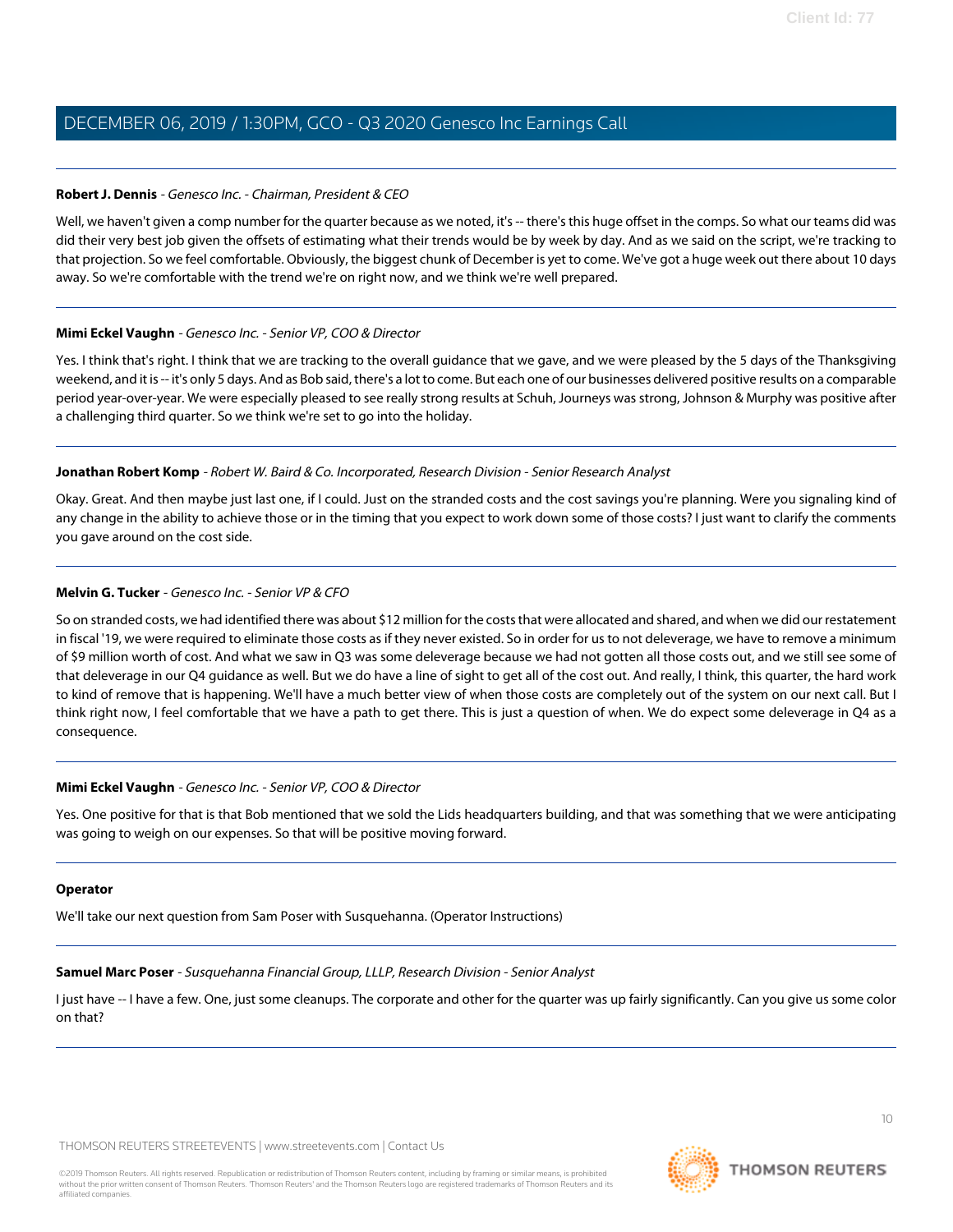#### **Mimi Eckel Vaughn** - Genesco Inc. - Senior VP, COO & Director

Yes. We can give some color on that. And some of that was what Mel just talked about in terms of the additional costs. This is the first quarter that we have been unplugged from Lids completely. And so you see some stranded costs show up in those overall numbers. And there are higher corporate bonuses than there were last year just because of the great performance that we've had so far. It's put us in a position to accrue some more bonuses.

#### **Samuel Marc Poser** - Susquehanna Financial Group, LLLP, Research Division - Senior Analyst

And then I just want to -- within the preliminary look into next year that you provided with the approximately 9% increase in EPS, can we assume that the majority of that EPS growth would come out of the expense -- out of -- we know it would be expense leverage or less SG&A growth? Is that a fair way to think about it?

#### **Robert J. Dennis** - Genesco Inc. - Chairman, President & CEO

Well, let's be clear about something. We did not give any guidance for next year. What we did do -- let me finish, please. What we did do is we stated what the share count will be on average for the rest -- for that year if we don't buy any more shares back. And the reason that we're doing that is when you go through a year where you buy shares all through the year, as we did this year, you're constantly changing your share count. And so what we want to get out there is what is the best estimate of the share count for next year and then what is -- how does that compare to the average share count for this year and that means a 9% difference. So put it another way, Sam, if you -- if we repeated precisely last -- this year's operating income to next year, right, so no change in anything other than share count, it's a 9% increase in EPS. We're not saying that we're guiding to a 9% increase in EPS. We're sizing the difference in the share count for you. Does that make sense, sir?

#### **Samuel Marc Poser** - Susquehanna Financial Group, LLLP, Research Division - Senior Analyst

Okay. And you expect the share count next year, one more time, I just want to make sure I get it all correct, to approximately what?

#### **Melvin G. Tucker** - Genesco Inc. - Senior VP & CFO

So we expect the average shares outstanding for next year to be 14.4 million shares. This year is 15.6%. So it's significant reduction.

#### <span id="page-10-0"></span>**Operator**

We will take our next question from Mitch Kummetz with Pivotal Research.

#### **Mitchel John Kummetz** - Pivotal Research Group LLC - Senior Analyst of Footwear, Apparel Vendors and Retailers

And Bob, Mimi -- Mimi congrats on both of you with the leadership transition. I think I'm a little more jealous of Bob though. And then let me start with -- actually let me just start with Sam and then John's questions, kind of. Just trying to understand the cost side and really more thinking about next year or maybe you don't want to go there yet. But -- so when I think about stranded costs, if I go from fiscal '20 to '21, how much does that come down? When I think about like bonuses, obviously, Journeys is generally well next year. This is, I would guess, an abnormally good year for Journeys, and we sort of assume a normal year for Journeys or a normal year for corporate next year. How much can you save on the bonus side? I'm just trying to understand how -- and again, I'm talking about next year, maybe you don't want to go there. But I'm just trying to understand how those things might flow into next year.

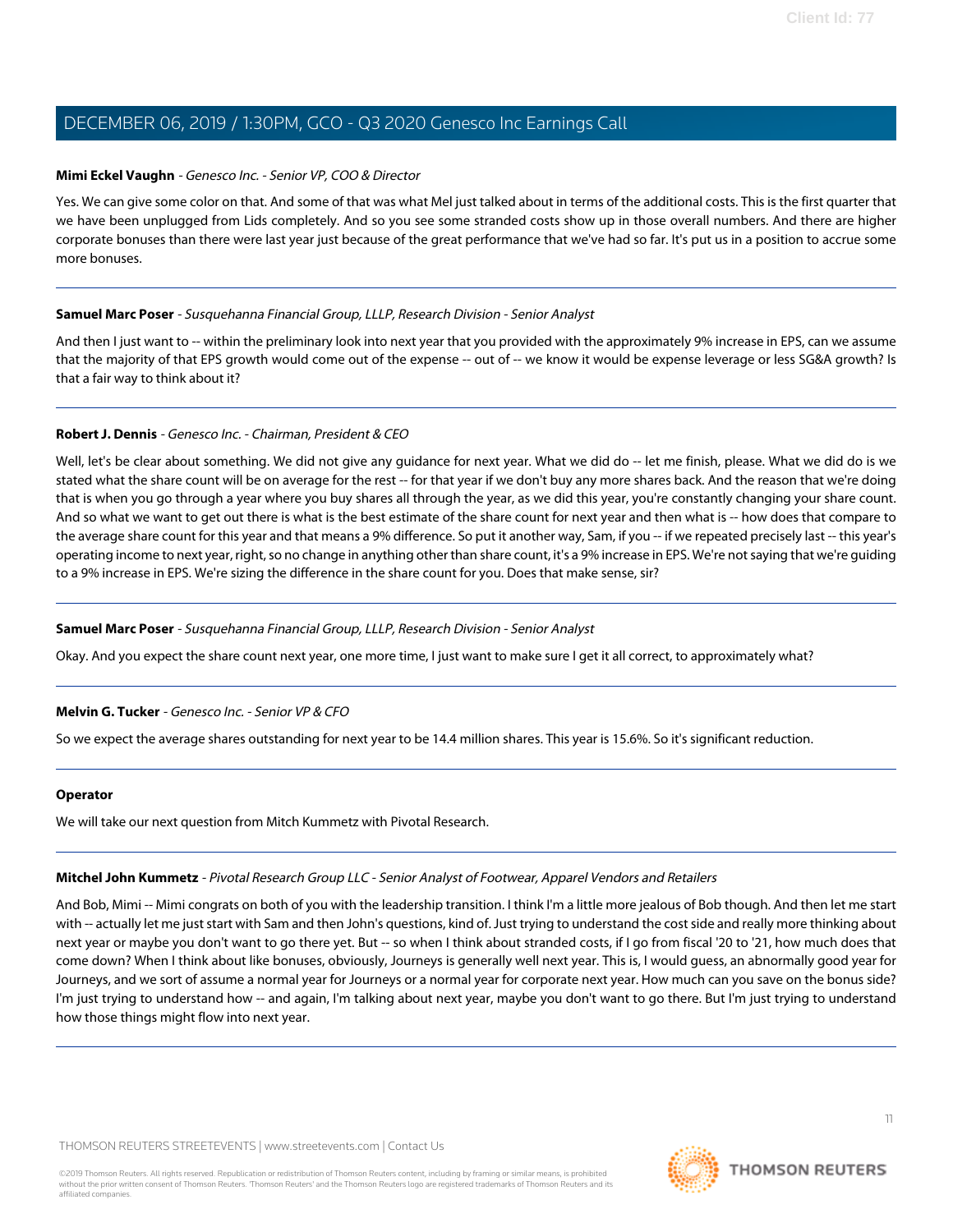#### **Robert J. Dennis** - Genesco Inc. - Chairman, President & CEO

So let me lead off by saying, you're right, we don't want to go into next year yet because we really haven't done the heavy lifting on our budgeting of the year. And as you know, we make so much money in the fourth quarter that without seeing this fourth quarter, it's really hard to roll forward. We gave the share count thing because we thought as you guys tend to start to model up the year that, that would be useful to you, and so we laid that out for you. The one thing that you called out, which I think there is some truth, we are going to have a solid bonus year here this year. And so there's -- that's valid and -- but we're not guiding to what next years will look like.

#### **Mimi Eckel Vaughn** - Genesco Inc. - Senior VP, COO & Director

Yes. So just to add on to that. We, over the last couple of years, have been building back from 0 bonuses. And so last year was a really good bonus year for Journeys. And because it was good last year, this year is -- there's not a big buildup in the Journeys bonus. But from corporate, corporate was impacted by also owning the Lids business last year. So for this year, for the first time, corporate is able to benefit from the consolidated results for the business. And so I would really think of it, Mitch, as going from no bonuses to building back a usual level of bonus into the business. And depending on where -- how we perform next year, we'll either maintain those same levels, we hope, or go up because our bonus plan is based on overall improvement.

As far as stranded costs, I'll just echo what Mel said and pass it to Mel if there's anything additional for him to say about it. But just look carefully. Stranded costs, because of the peculiarities of the accounting, means that those costs were taking out of fiscal -- our fiscal '19 results. And so we've got to pedal fast just to stay even. And so when Mel talks about taking out \$9 million worth of cost, that's just for us to equal last year's level. If we do better than that, then we will have some pickup going forward, but the opportunity to do a lot better than that is fairly limited. So right now, we're focused on just being able to match what we've already done, and if we can do somewhat better than that, then that will be reflected in our statement next year.

#### **Melvin G. Tucker** - Genesco Inc. - Senior VP & CFO

The only thing I would say and add to that was just the -- given where we are in the planning process, we're right in the middle of rolling everything up, and I think it would be premature to guide to a number. And I feel good about the fact that we'll get the stranded cost out but the timing and then all the other puts and takes that are going on with wage pressure and cut savings, until we roll everything up, I don't think we're going to have a really good, clear view. So I just would pause and tell you that for Q4, we'll be ready to give you a good view of next year in terms of total cost.

#### **Mitchel John Kummetz** - Pivotal Research Group LLC - Senior Analyst of Footwear, Apparel Vendors and Retailers

Got it. Okay. A couple of other questions. On Schuh, I'm just trying to understand how conservative you guys are being with the guidance. Because obviously, you're cautious on Brexit, High Street traffic, all that. But Bob, I think a comment you made was that Schuh was -- the performance was noteworthy for Back-to-School. And Mel, I know you talked about some stack comps. When I look at Q3, Schuh was a minus 1% stack. If I look at your guidance for Q4, the high end of the guidance, sort of, implies a minus 7% to your stack. So I'm just trying to -- feels like you're being really conservative there. And I kind of understand that, but I'm just trying to under -- maybe you could just add a little bit more.

#### **Robert J. Dennis** - Genesco Inc. - Chairman, President & CEO

Mitch, Schuh really rebounded nicely. And it's very exciting for us to see that. We're very pleased with the team. They've put a lot of work into making this happen. They've made some changes and tough decisions, and we really seem to be getting some credit for that. But it was 1 quarter, and we've got an election coming up. And so 1 quarter isn't enough for us to kind of say we have basically, fundamentally changed the trend. So we're going to stay there. And I guess -- are we being cautious? I guess time is going to tell whether we are being cautious. We think we're being prudent, which would be, sort of, a different wording of it. But we're very excited about the fact that they have been able to show that. The other thing I'll just point out is the competition in the U.K. is evolving as well. And so part of the benefit that we're seeing is possibly related to competitive

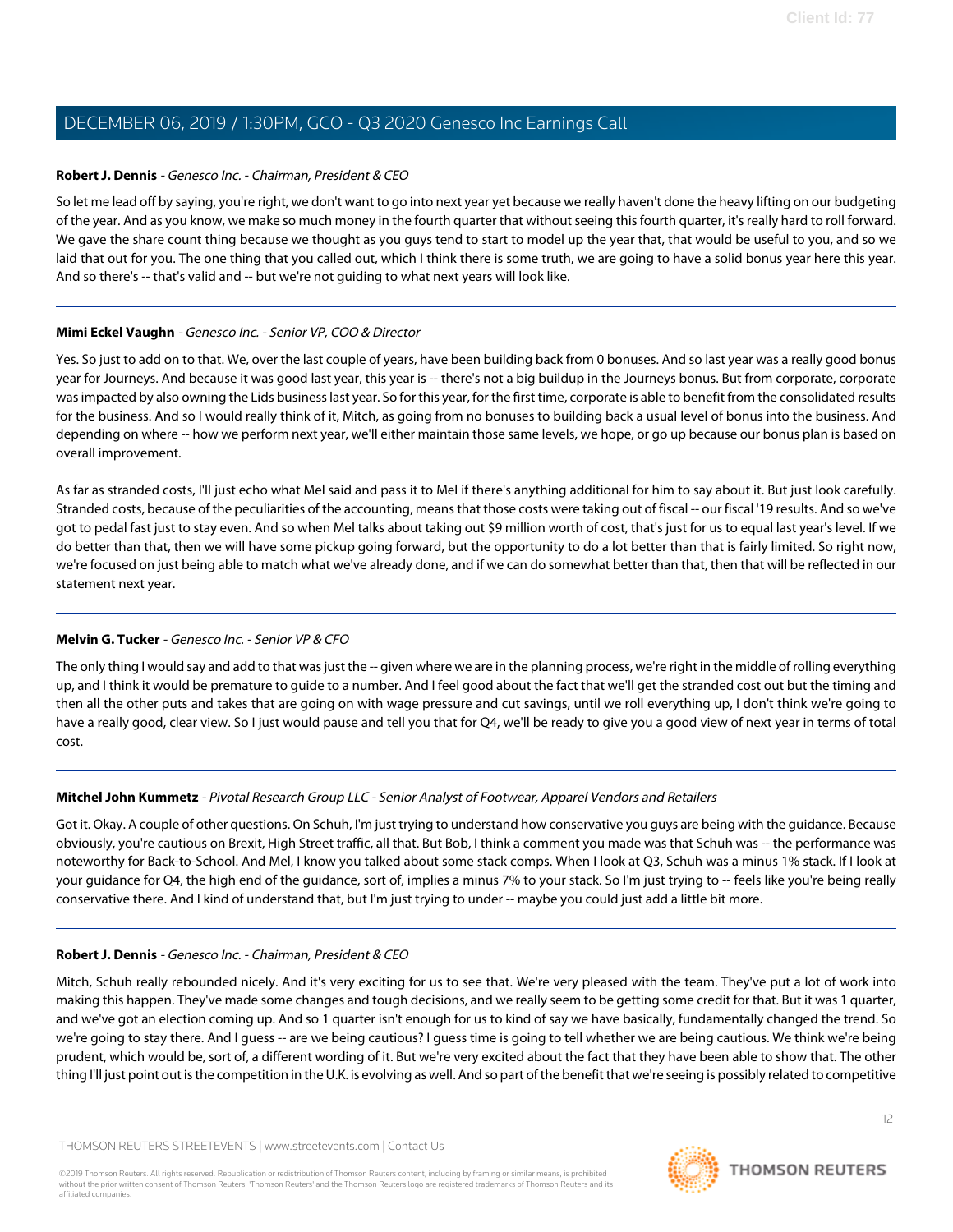pressures on others elsewhere in the marketplace. The big box guys, in particular, have struggled, and they have a meaningful footwear business. So there's lots going on, and we thought it's smart, given the unusual dynamics politically over there, in particular, to stick with what we have given to you.

#### **Mimi Eckel Vaughn** - Genesco Inc. - Senior VP, COO & Director

Yes. Over time, we do think Schuh is a good business of -- from really great technology and a great customer service proposition, and their leadership team is really strong, recently augmented by a new Head of Product, and we also are seeing really nice success from the leadership that we've put in place over some of the marketing efforts. So over time, we anticipate that there will be consolidation in the market, and the 20-point plan is designed to improve near-term profitability and also to position Schuh well to take advantage of that market consolidation. So we expect that, that will play out over time and that's why the precise timing of which we don't specifically know yet.

#### **Mitchel John Kummetz** - Pivotal Research Group LLC - Senior Analyst of Footwear, Apparel Vendors and Retailers

And then lastly, on J&M. Bob, you mentioned you've seen some bounce back quarter to date. And obviously, you guys are guiding to a stronger comp in Q4 than what you posted in Q3. So I was hoping you just elaborate on kind of what bounce back you've seen there.

#### **Robert J. Dennis** - Genesco Inc. - Chairman, President & CEO

Yes. So J&M is still a model where they reset the store for fall. So if you look at what happened in the third quarter, they were reset for fall when we were seeing those -- at least in Nashville, those 85-degree days when it wasn't supposed to be that warm, and we could see that in the numbers. So if you look at the cadence of their business. They suffered mildly in the period where it was really warm, and they improved a bit with the weather. And then as we noted, fourth quarter has continued to show a little more strength than how the third quarter played out. There's a little bit of a sameness in the business. The athletic bottoms and a variety of others has become the norm in the business and what we need to do now is to dig in and continue to innovate around that look. The other thing I'll just point out is, when you get to the fourth quarter, Johnston & Murphy does a higher percentage of business in their non-footwear, and so -- and that was not as affected by -- some of the weather-related stuff was affected, but the non-footwear part of the assortment has performed well, and so we get the benefit of that as we go through the fourth quarter.

#### **Operator**

And this does conclude today's question-and-answer session. At this time, I would like to turn the call back over to Bob Dennis for any additional or closing remarks.

#### **Robert J. Dennis** - Genesco Inc. - Chairman, President & CEO

Well, thank you, everyone, for joining us. And our next call will be somewhere early March. And I, like you, look forward to hearing it. Thank you for joining us.

#### **Operator**

And this does conclude today's call. Thank you for your participation. You may now disconnect.